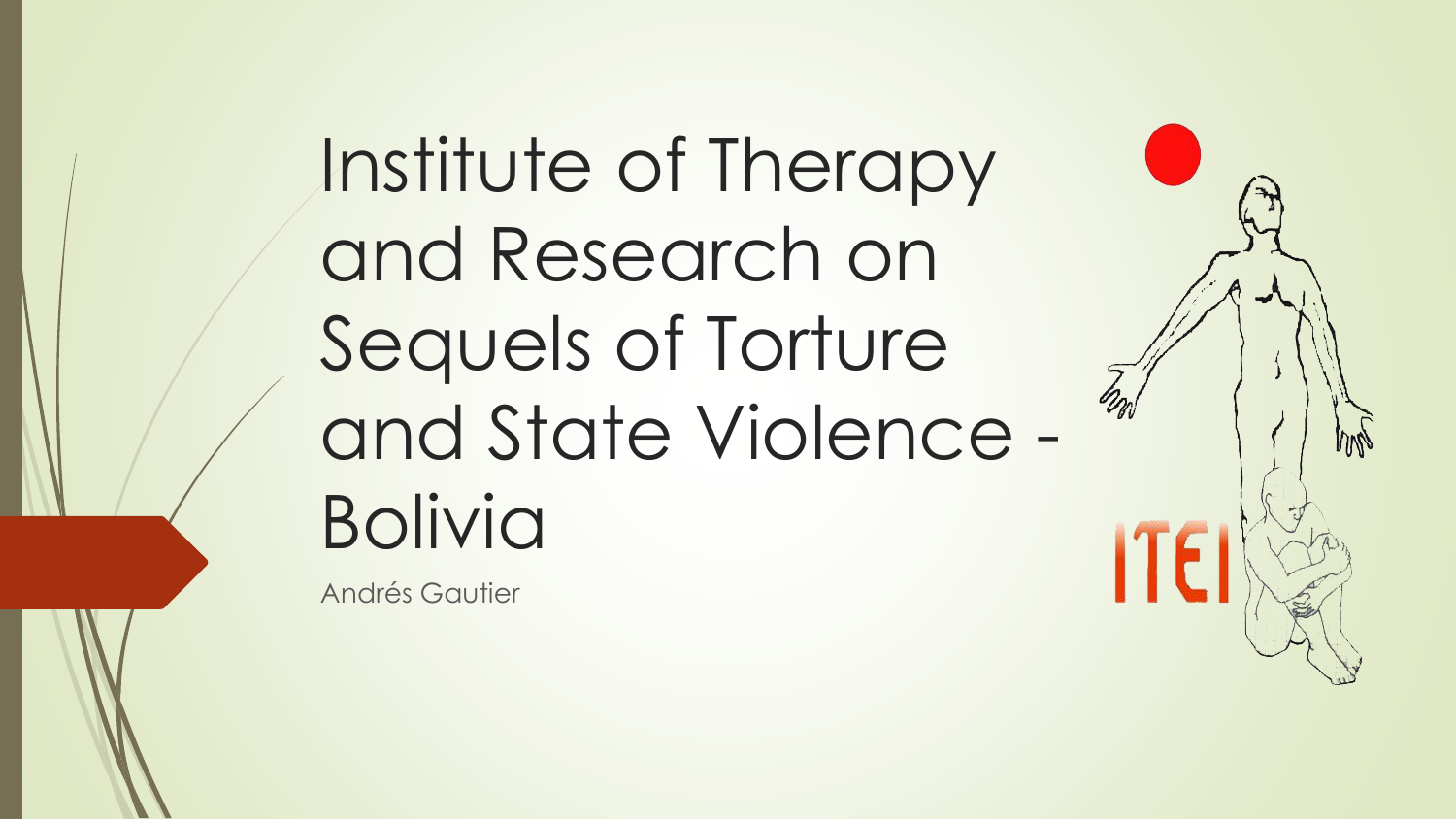### Access to justice for torture victims

#### **PAST UPR RECOMMENDATIONS**

During the second UPR cycle, the UN Member States addressed a series of recommendations to the Bolivian State requiring to guarantee an efficient judicial system (114.59).

- Adopt a comprehensive law on torture establishing the definition thereof in addition to the obligation to investigate, prosecute and provide reparation for torture in conformity with the international standards in the UN Convention against Torture.
- **Establish a structurally and financially independent** and technically competent mechanism to investigate allegations of torture and other human rights violations against state officials promptly, impartially and in accordance with the standards of the Istanbul Protocol.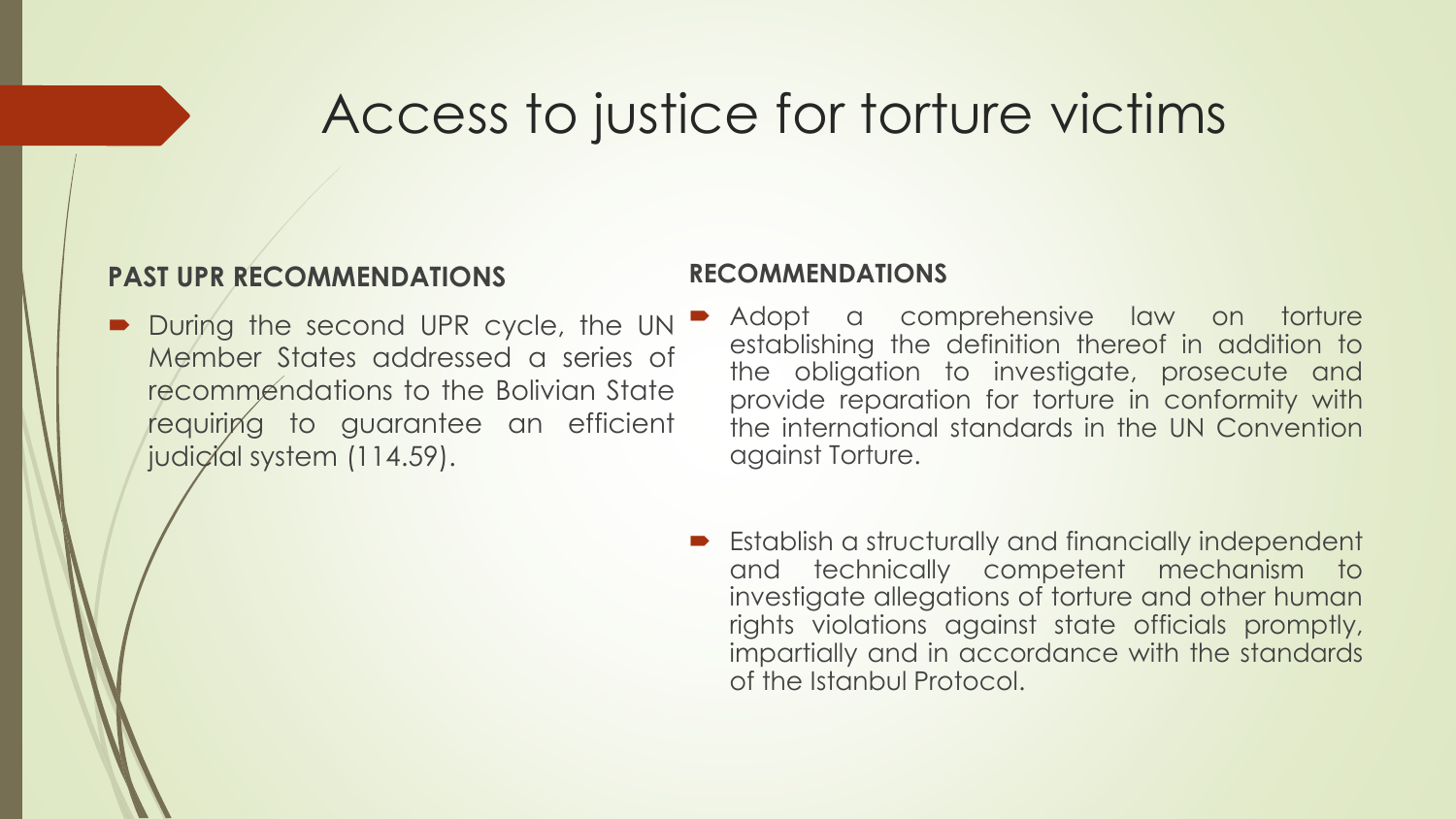## Detention conditions and monitoring

#### **PAST UPR RECOMMENDATIONS**

During the second UPR cycle, the UN Member States addressed a series of recommendations to the Bolivian State requiring to guarantee an efficient judicial system (114.59).

- Modify Law N°474 in order to provide the Service for the Prevention of Torture with the necessary independence to meet the relevant international standards.
- **The State must provide Guarantee free and** unhindered access for human rights and mental health organizations within detention centers in order to allow them to supervise the services provided to detainees.
- Reform the Bolivian prison system on the basis of the Mandela and Bangkok Rules, having particular regard to their policies for social reinsertion, inmate classification, the treatment of LGBTI and disabled individuals and the adequate budget and infrastructure.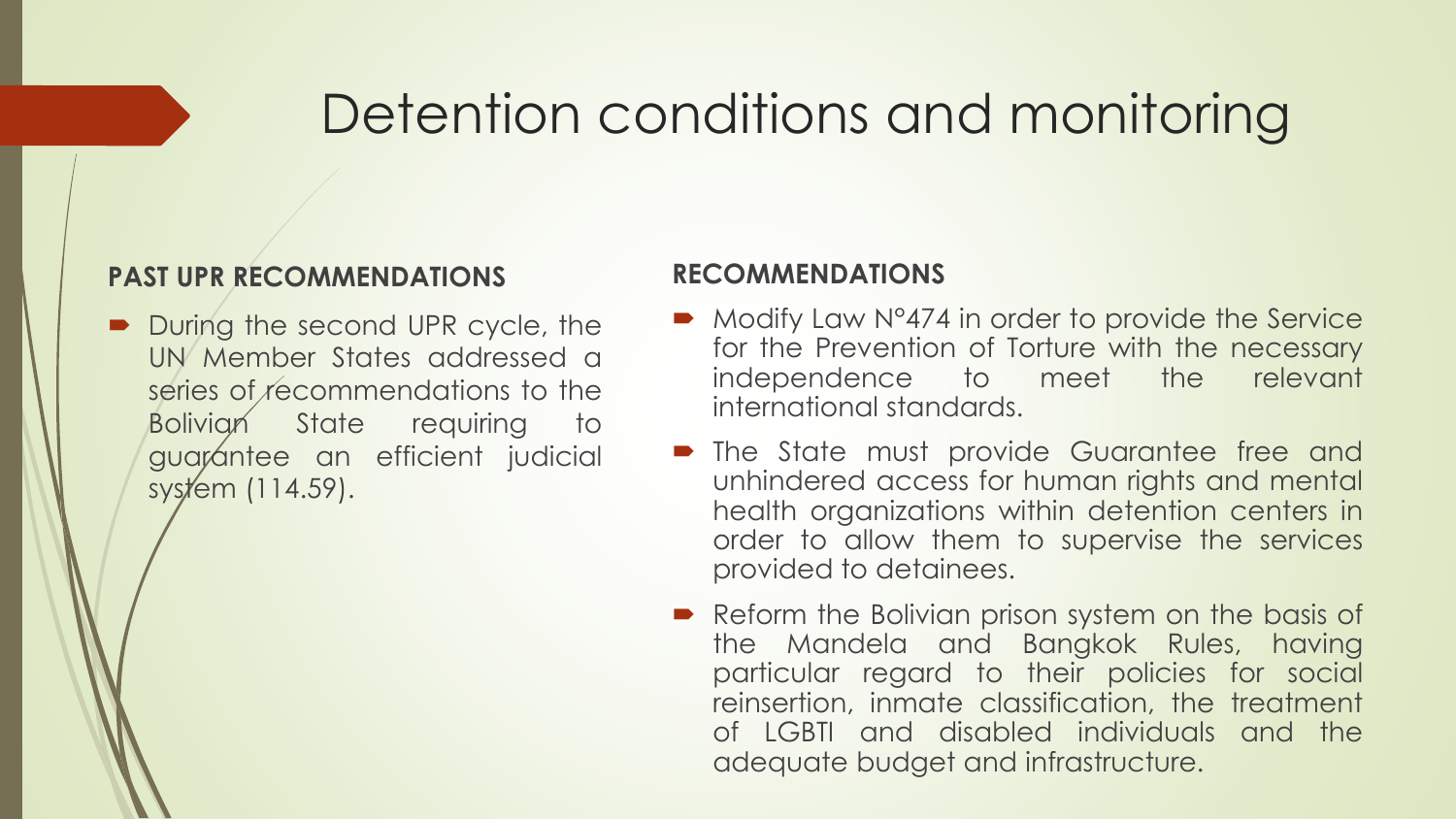### Detention conditions and monitoring II **Pre-trial detention**

- **4.1. Reduce the use of preventive detention to decrease overcrowding in prisons and also reconsider the justification and exceptionality of this precautionary method.**
- 4.2. Reduce the use of preventive detention, through a specific inter-institutional **program – consisting of the three powers of the state, the SEPRET and the civil society. It should make explicit the objectives, stages, indicators and authorities subjected for periodic and lawful accountability.**
- **4.3. Adopt legislative, judicial and administrative measures as a matter of urgency, to replace preventive detentions with alternative measures (house arrests, electronic monitoring, assisted freedom, etc.), prioritizing the people belonging to vulnerable groups, based on gender, sexual orientation, age, race, ethnicity or economic class.**
- **4.4. Provide training for the judicial operators about the rules and standards which regulate preventive detention, with the addition that substantial aspects are litigated. Moreover, in oral hearings the need and proportionality of such measures (preventive detention) must be exceptional, well-founded and**  subjected to periodic review every three months.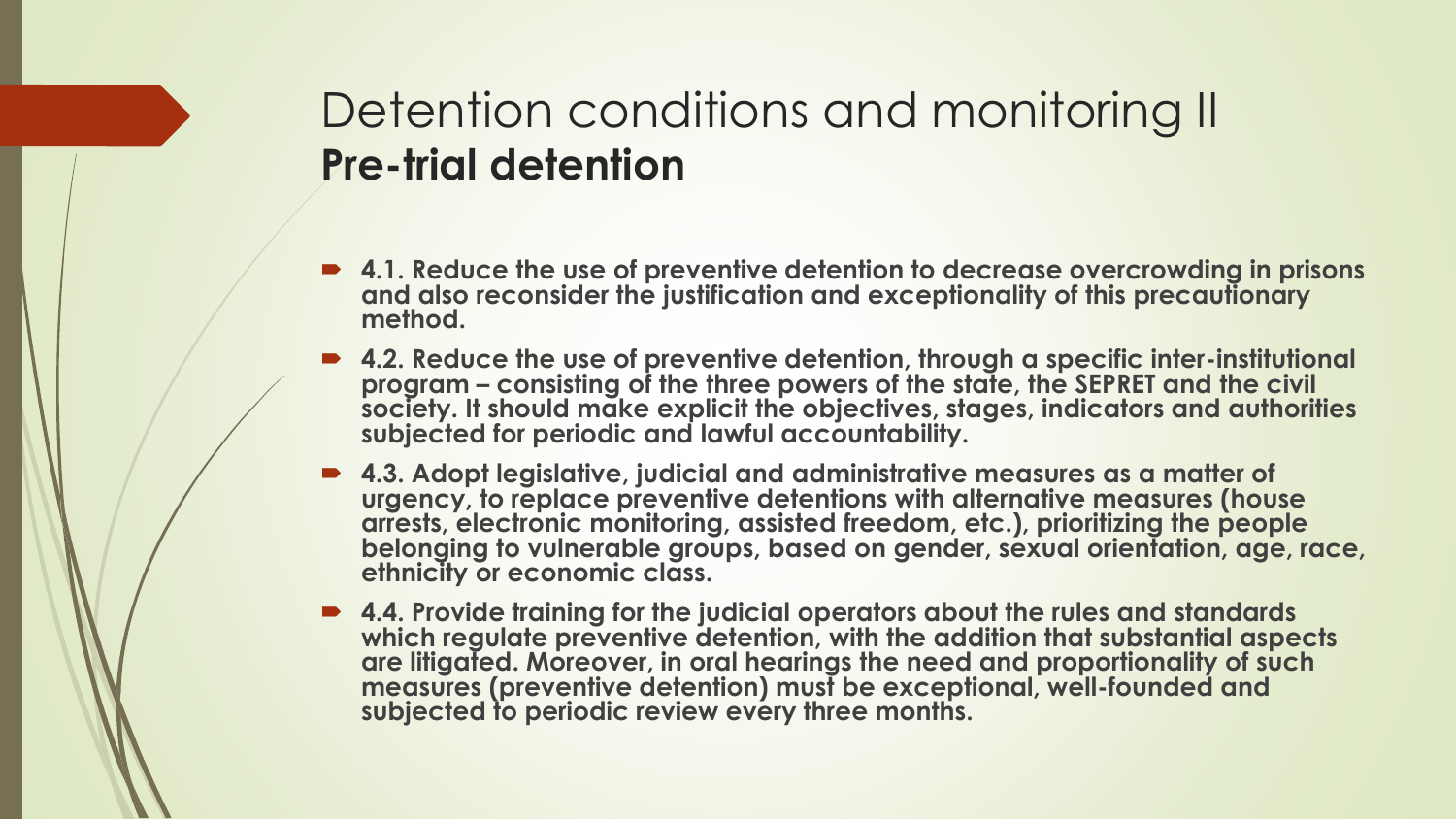### Due process rights

#### **PAST UPR RECOMMENDATIONS**

During the first and second UPR cycles, numerous recommendations were made in reference to the administration of justice (113.20 - 113.21  $-11\frac{3.22-113.24-114.44-114.45-114.57-114.57-114.57-114.57-114.57-114.57-114.57-114.57-114.57-114.57-114.57-114.57-114.57-114.57-114.57-114.57-114.57-114.57-114.57-114.57-114.57-114.57-114.57-114.57-114.57-114.57-114.57$ 114.58 – 114.59 – 114.60 – 114.61 –  $1/14.62 - 114.63 - 114.64 - 114.65$  y 114.66).

- Ensure the independence of the judiciary and allocate sufficient resources for it to function effectively and expeditiously.
- Create an obligatory postgraduate qualification for all judges and public prosecutors relating to the provision of due process rights.
- **•** Terminate the use of interim appointments in the judicial and prosecution career paths.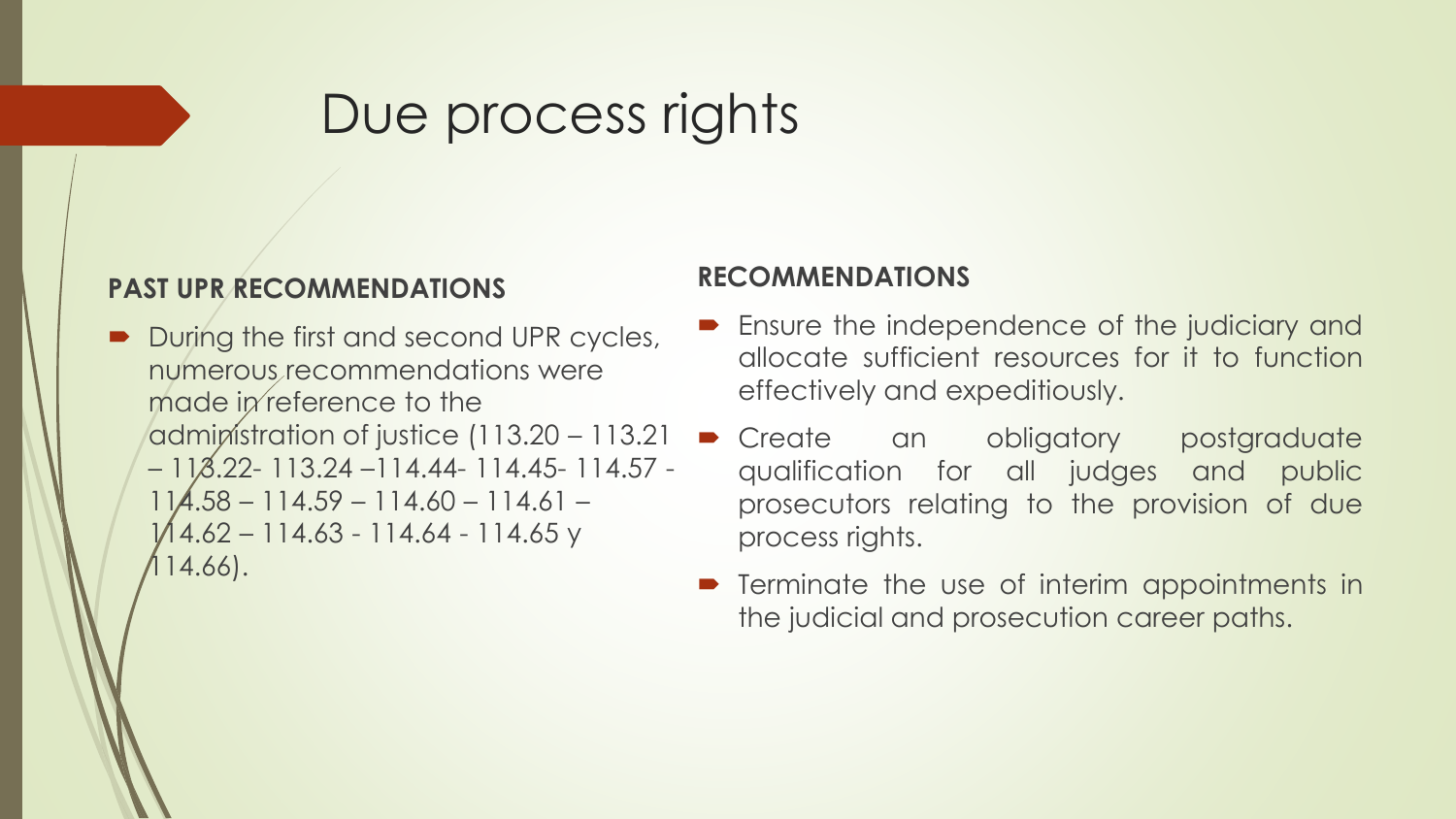# Access to reparation and rehabilitation for torture victims

#### **PAST UPR RECOMMENDATIONS**

• No recommendations were made relating to reparation and rehabilitation during the first and second UPR cycles.

- The Bolivian State should implement relevant policies and legislation to ensure that all victims of torture have access to reparations, including State-funded rehabilitation services.
- The Bolivian State must ensure that all professionals, including doctors, psychologists, social workers and lawyers, who come into direct contact with torture victims are trained in offering appropriate rehabilitation services.